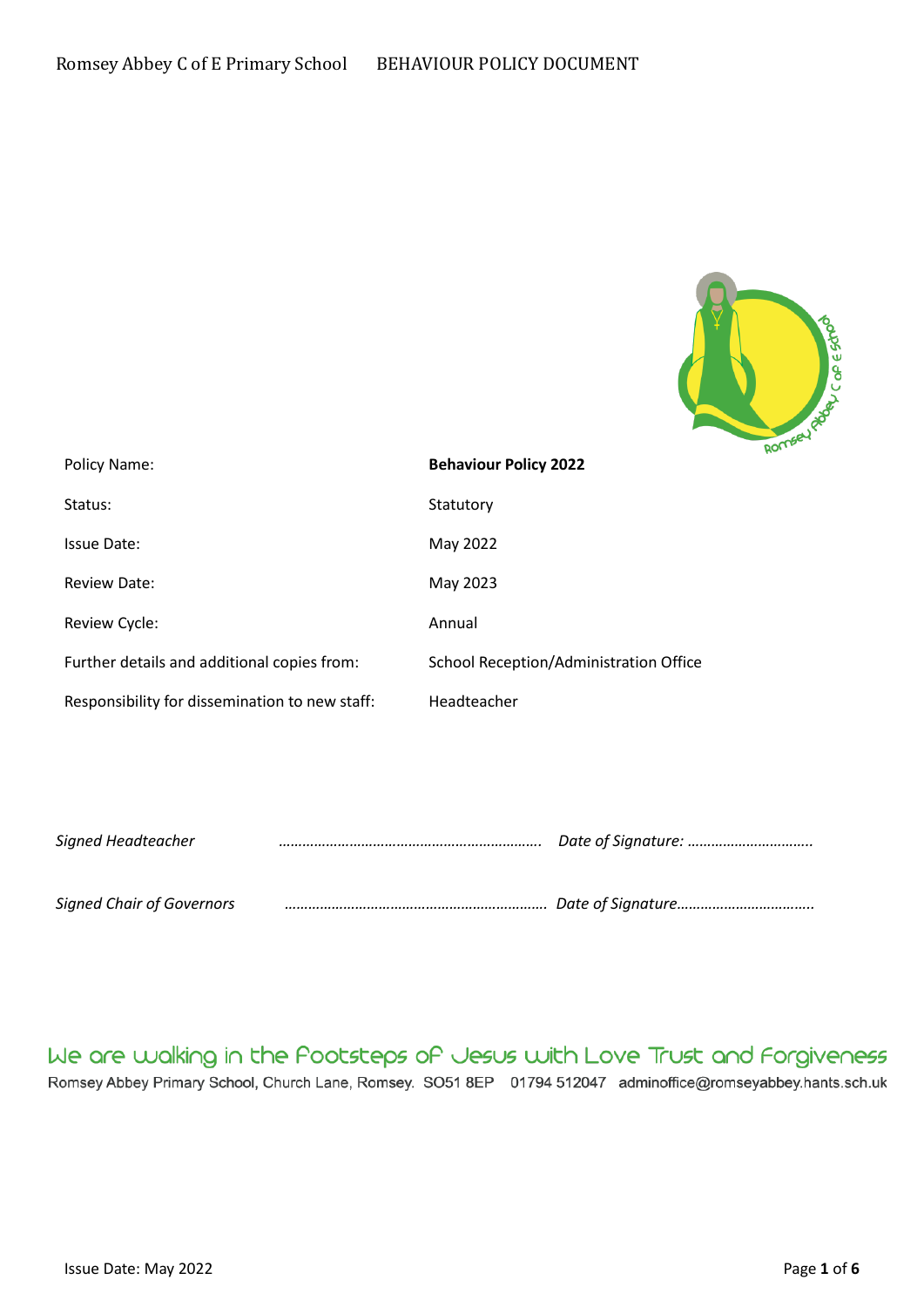### **Contents**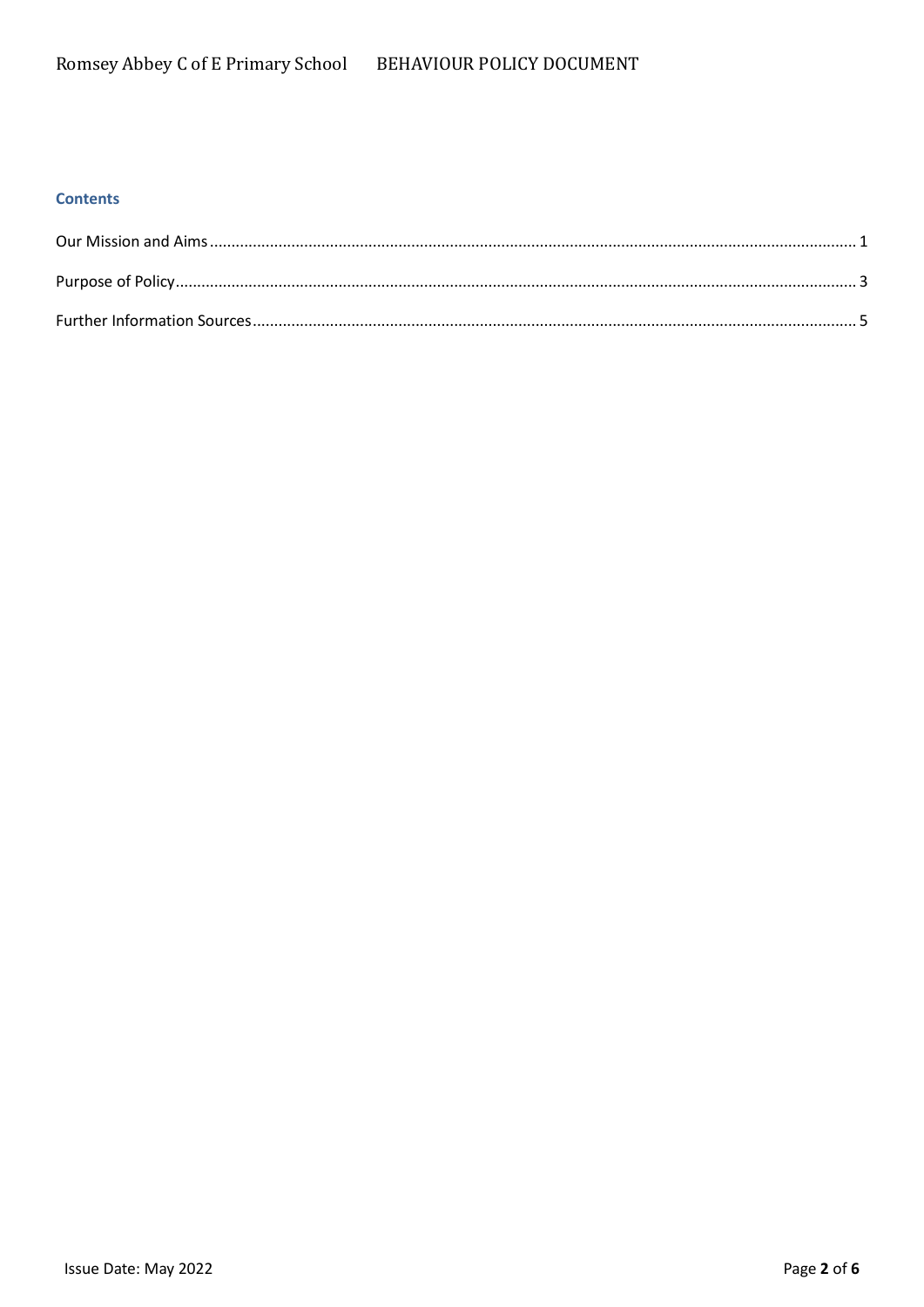# **Vision Statement**

Romsey Abbey CE Primary School will be a distinctive community whose culture has limitless ambition, professionalism, engagement and caring at its heart. Staff, parents and governors will work together closely to give every child the best possible education and life chances. The school will be viewed by the local community as a centre of excellence.

# **Our Mission**

At Romsey Abbey CE School we believe that a world of opportunity lies at our feet. We see our role as a school as instilling in learners the confidence to enable success and relish challenge. We help children, families and staff to learn how to demonstrate love and grow in our ability to forgive each other, to aspire to be the best we can be. We feel it is important to both rejoice in our own success and equally in the success of others. As a church school our whole school life is based around our common values of, "walking in the footsteps of Jesus with love, trust and forgiveness."

# **Our Aims**

Build a culture and ethos of support and respect, inclusive of language, ethnicity, ability and gender.

Create a healthy, safe environment through relationships, resources and opportunities which are accessible to all.

Provide an outstanding curriculum and learning environment that inspires, achieves the highest standards, creates a spirit of adventure, reflects culture and community and builds confident and independent learners.

Strive to build systems of communication that ensure all members of the school family have opportunities to contribute ideas and knowledge that will be valued.

### <span id="page-2-0"></span>**Purpose of Policy**

Romsey Abbey CE Primary School is committed to creating an environment where exemplary behaviour is at the heart of productive learning. We recognise that high quality behaviour for learning is underpinned by relationships, lesson planning and positive recognition. Our behaviour policy guides staff to teach self-management and echoes our core values that we are walking in the footsteps of Jesus with love, trust and forgiveness. Our three school rules of **Ready, Respectful, Safe** are displayed in each learning space and referred to in conversations around conduct. We explicitly teach children how to behave through our PHSE curriculum, our Habits of Mind and during collective worship.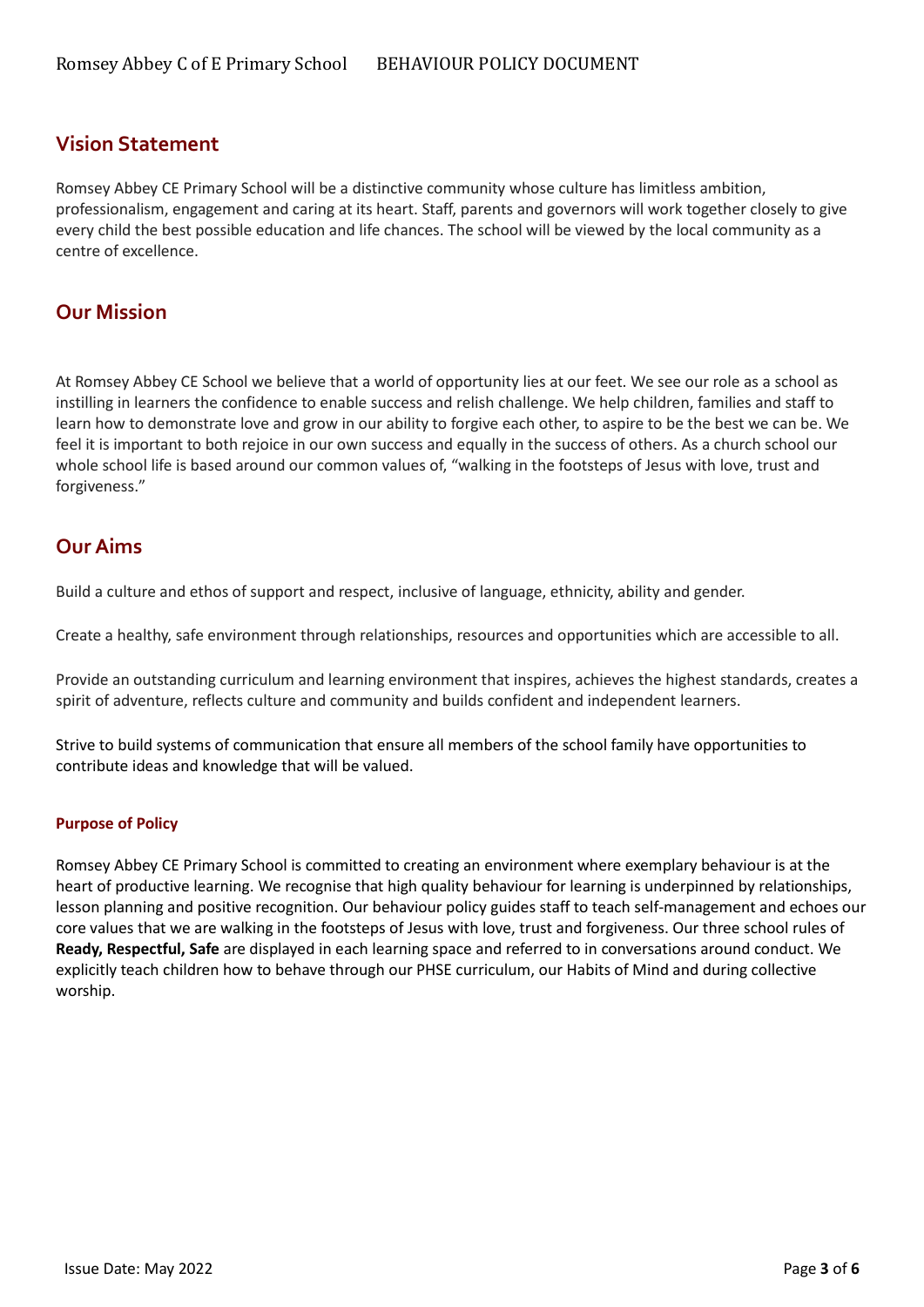#### **One-page Behavior Policy**

#### **How will staff behave?**

- Calm, consistent and emotionally controlled
- Model positive behaviours
- First attention to best behaviour at all times
- Plan lessons/interventions that engage, challenge and meet the needs of all learners
- Consistent positive reinforcement
- Relentless routines
- Build relationships with learners
- Deal with behaviour without delegating

#### **All staff every day**

- Meet and greet children and smile
- Refer to **Ready, Respectful, Safe**
- Follow up every time
- Never ignore or walk past a learner behaving badly
- Record behaviour on CPOMS when a child has not taken the chance to engage through, 'take a break' (1 minute timer in learning space)

#### **Middle Leaders**

• Stand alongside colleagues to support, guide, model and show unified consistency

#### **Senior Leaders**

- Stand alongside colleagues to support, guide, model and show unified consistency
- Identify and target staff training needs around behaviour
- Use behaviour data from CPOMS and Boxall Profile to assess and target behaviour
- Support with more complex behaviours

#### **Head Teacher**

- Welcome learners to school at the front gate
- Manage staff behaviour to enable staff to manage pupils**.**

<span id="page-3-0"></span>